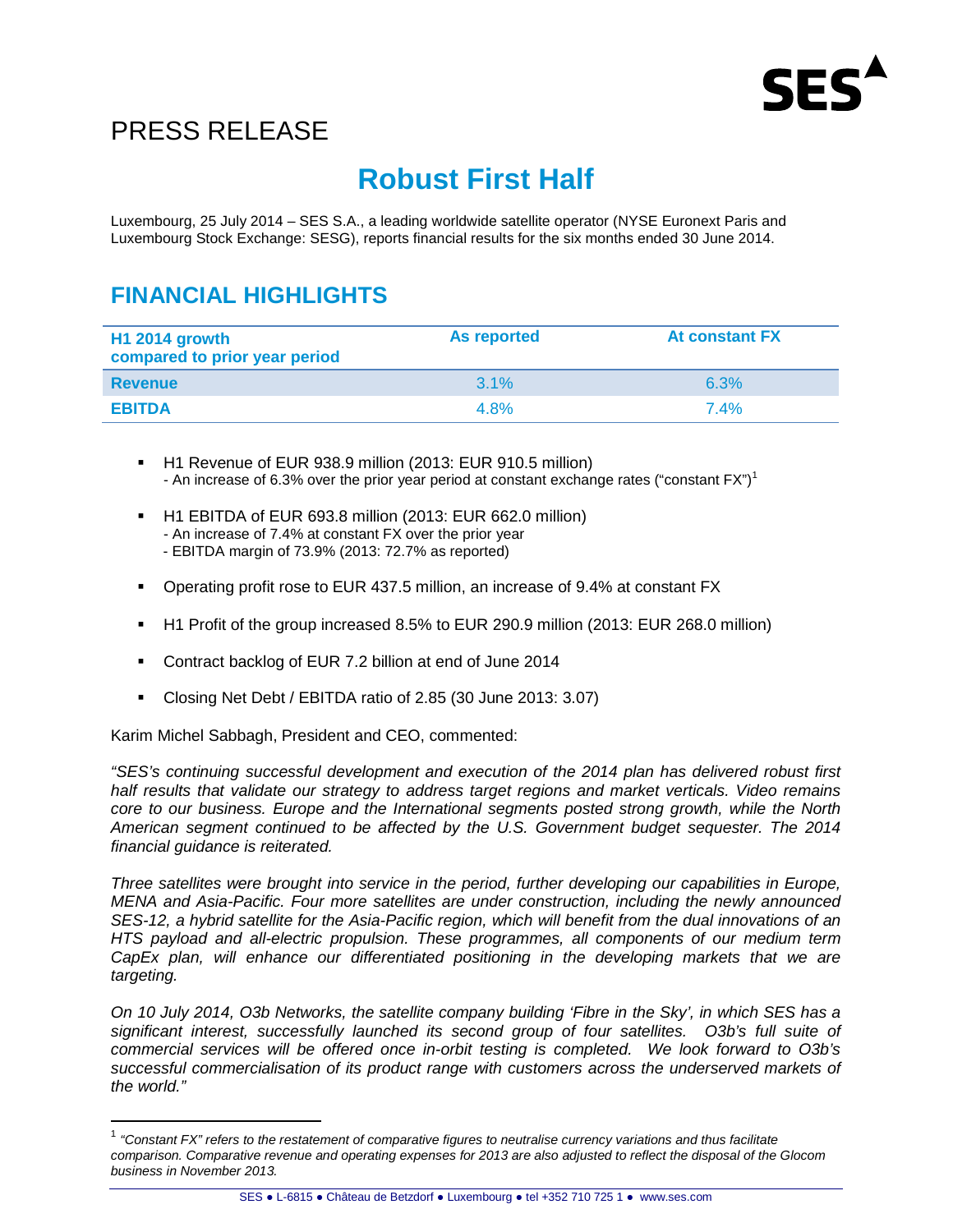### **1. FINANCIAL REVIEW: Growth driven by European and International segments**

- Revenue increased by 6.3% at constant FX
- EBITDA increased by 7.4% at constant FX
- Operating profit was up 9.4% at constant FX

Reported first half **revenue** of EUR 938.9 million rose EUR 28.4 million, or 3.1%, over the prior year period, a rise of EUR 55.5 million, or 6.3%, at constant FX. Organic infrastructure growth in the European and International markets, and a strong performance by the European services businesses, were augmented through the sale of eight transponders to Eutelsat in the framework of the comprehensive agreement signed in January, which was a significant contributor to the European segment growth of 13.7%. The growth in the International segment was 8.2%, largely reflecting the contribution from the incremental capacity over Latin America on the SES-6 satellite and the start of commercial operations in February 2014 on SES-8 in the Asia-Pacific region.

The underlying operating cost base of the group remained stable year-on-year with the EUR 8.0 million, or 3.4%, increase recorded reflecting primarily cost of sales associated with expanded Services revenues and one-time items. **EBITDA** at constant FX increased by 7.4%, reflecting the growth in revenue.

The group **EBITDA margin** of 73.9% for the period improved over the prior year reported margin of 72.7%, or – at constant FX – of 73.2%. The Infrastructure margin, at 83.5% (2013 at constant FX: 83.3%), and Services margin, at 15.2% (2013 at constant FX: 15.7%), both remained strong and within guidance assumptions. Increased levels of pull-through Infrastructure revenues derived from Services activities contributed strongly to the overall margin increase.

**Operating profit** was EUR 437.5 million, an increase of 7.1% as reported and of 9.4% at constant FX.

**Net financing charges** of EUR 85.2 million were EUR 2.7 million higher than the prior year, principally reflecting the impact of the lower level of satellite capital expenditure on the capitalisation of interest. The group's weighted average interest rate (excluding loan origination cost and commitment fees) has remained under 4%, while average debt maturity has been extended to 8.7 years.

The group's **tax charge** of EUR 53.7 million (H1 2013: EUR 45.3 million) represented an effective tax rate of 15.2% (H1 2013: 13.9%), in line with the full year guidance range of 13% - 18%.

The **share of loss attributed to associates** was EUR 7.2 million (2013: EUR 12.3 million), with the decrease reflecting mainly a one-time charge of EUR 3.1 million taken in 2013 in connection with the disposal of the Group's remaining interest in ND SatCom.

These items were the principal variances to the prior year period, resulting in a H1 2014 **net profit** of EUR 290.9 million, an 8.5% increase over the EUR 268.0 million recorded in H1 2013.

### **2. FLEET DEVELOPMENT AND UTILISATION: Continuing fleet enhancement**

- SES-8 and ASTRA 2E entered service in February 2014
- ASTRA 5B launched and subsequently brought into service at the start of June
- AMC-5 was deorbited in May 2014
- Available transponder capacity grew by 6.5%
- Utilised transponder capacity grew by 2.4%

Notable fleet developments in the first half were the conclusion of in-orbit testing and subsequent entry into service of **ASTRA 2E** and **SES-8** at the beginning of February 2014. **ASTRA 5B** was launched in March and entered service at the beginning of June following its successful in-orbit testing. The AMC-5 satellite was deorbited in May 2014, having reached the end of its operational life.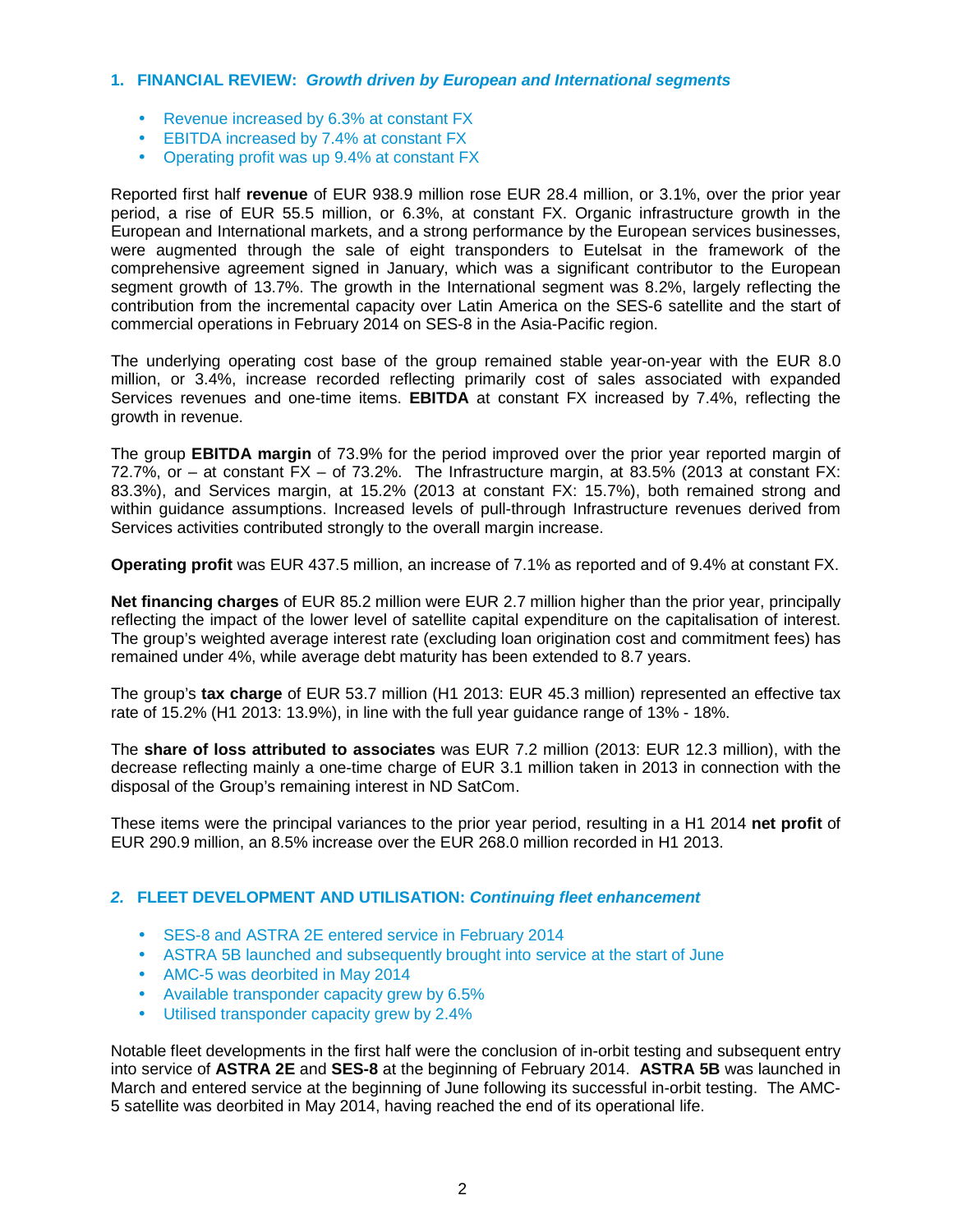Available transponder capacity increased by 6.5% compared to 30 June 2013, from 1,436 to 1,530, while net utilised capacity rose by 2.4%, from 1,084 to 1,110 transponders. At 30 June 2014, the group satellite fleet had a utilisation rate of 72.5%.

### Utilisation - Europe

The end of ASTRA 1F's Gazprom mission during Q3 2013 continues to influence the year-on-year comparison, as it had contributed 16 available and utilised transponders to the count in H1 2013. Available satellite capacity increased by a net 17 transponders compared to H1 2013, with new capacity at 28.2/28.5E and at 31.5E (ASTRA 5B) offsetting the absence of 16 ASTRA 1F transponders. Net utilised capacity increased by six transponders, as favourable developments at 19.2E, 5E and other European orbital positions offset the absence of 16 ASTRA 1F transponders. The overall utilisation rate in the region stood at 79.8% at the end of H1 2014. Average revenue per utilised transponder remained stable in the discrete national markets served.

### Utilisation - North America

Available satellite capacity reduced by five transponders compared to H1 2013, due to the reduction of the AMC-6 payload following a solar array circuit failure recorded in Q1 2014. Utilised capacity reduced by 17 transponders, as new business and renewals did not offset non-renewals mainly with U.S. government customers (who continue to be subject to government budgetary restrictions), resulting in a utilisation rate of 70.4%. Average revenue per utilised transponder remained stable.

### Utilisation - International

Available satellite capacity increased by 82 transponders compared to H1 2013, due to the additional capacity on SES-6, ASTRA 2E and SES-8. Utilisation increased by 37 transponders, resulting in an overall utilisation rate of 70.2%. Average revenue per utilised transponder remained stable.

### Forthcoming launches

SES has four satellite programmes under development. Following a Proton launcher anomaly affecting a preceding launch, a failure review is in process and the ASTRA 2G launch is now expected in Q4 2014.

| <b>Satellite</b> | <b>Date</b>         | <b>Launcher</b> | <b>Orbital</b><br><b>Position</b> | <b>Market</b>       |
|------------------|---------------------|-----------------|-----------------------------------|---------------------|
| <b>ASTRA 2G</b>  | Q4 2014             | Proton          | 28.2/28.5E                        | UK & Ireland / EMEA |
| <b>SES-9</b>     | H <sub>1</sub> 2015 | Falcon 9        | 108.2E                            | Asia-Pacific        |
| <b>SES-10</b>    | H <sub>2</sub> 2016 | Falcon 9        | 67W                               | Latin America       |
| <b>SES-12</b>    | Q4 2017             | TBD             | 95E                               | Asia-Pacific        |

### Satellite Health

SES operates a number of spacecraft that are susceptible to solar array circuit failures. During Q1 2014, a solar array circuit failure on AMC-6 reduced the available capacity on that satellite by five transponders. The commercial impact of the capacity reduction is not material, as affected customer traffic was migrated to other available capacity in North America. There were no other events affecting commercially available capacity on the SES fleet in the period.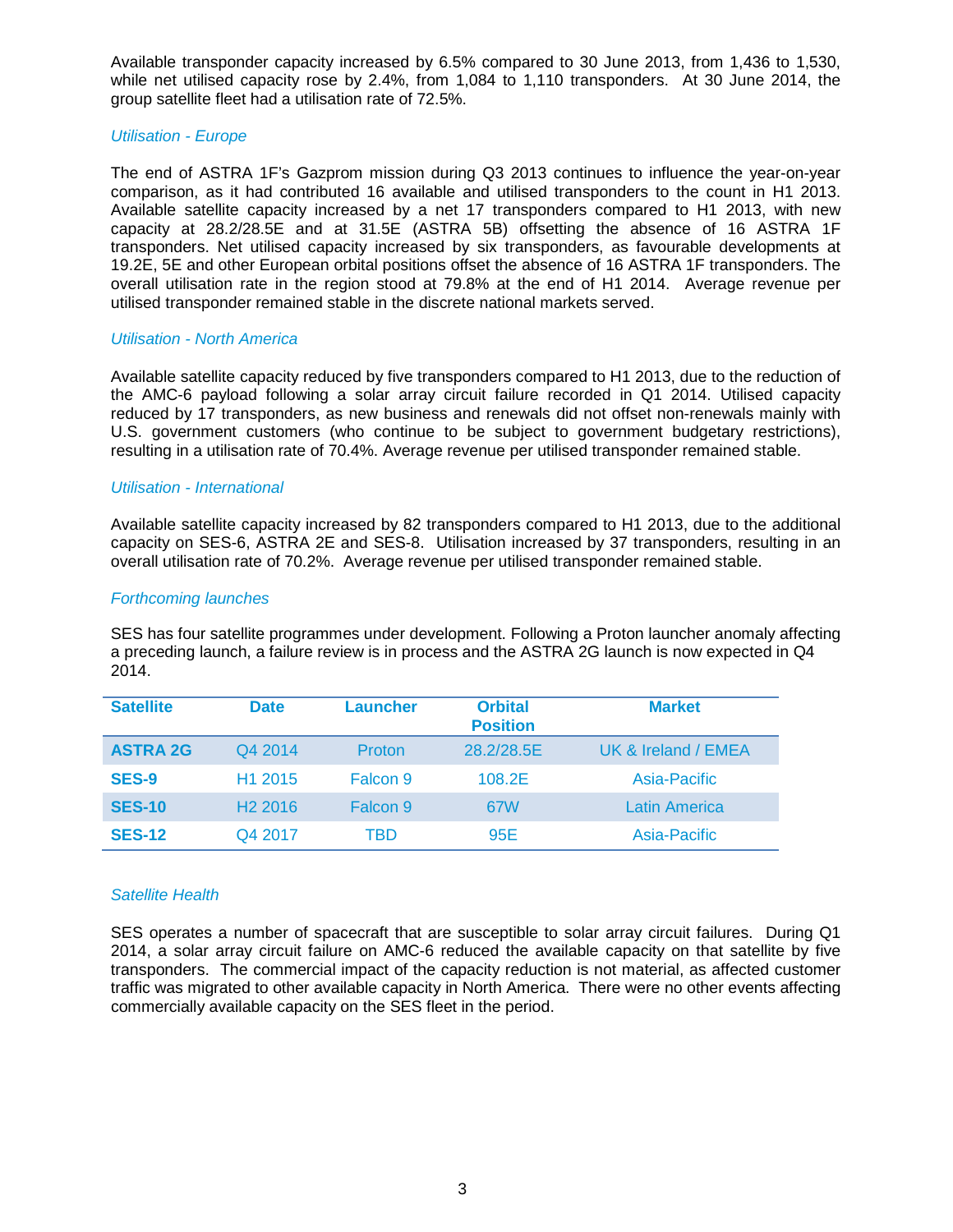### **3. GEOGRAPHIC MARKET SEGMENTS: Further increase in global reach**

#### Market Penetration

SES's market penetration continued to develop positively. The SES Satellite Monitor, published in March 2014, confirmed a 5.4% increase in SES's global reach in 2013, to 291 million TV homes (2012: 276 million). All markets recorded growth; in Europe, the figure rose to 151 million TV homes, an increase of 5% over 2012. The increase was notable in developing markets, with India up 18% and the Asia-Pacific region up 7%.

SES recorded a 3.9% increase in the number of HD and Standard Definition TV channels broadcast over its satellites compared to year end 2013, rising to 6,481 at the end of June 2014. Of these, HD channels totalled 1,817, an increase of 1.3%.

#### Europe

European segment revenue increased 13.7% on a constant FX basis to EUR 514.7 million, driven by new capacity agreements signed in 2013 with customers including Sky Deutschland, the favourable development of HD+ sales in Germany, and newly signed business contributing during the first half.

Ultra HD broadcasting has steadily moved closer to commercial introduction, as SES and select customers conducted successful trial broadcasts. During the second quarter, Sky Deutschland conducted live transmission tests over SES satellites, including the world's first end-to-end Ultra HD broadcast of a football match; Oi conducted similar trials in Brazil, and Eurovision carried Ultra HD feeds worldwide from the 2014 FIFA World Cup.

An important contribution to H1 2014 revenue was from the sale of capacity at 28.5E to Eutelsat. This sale of eight transponders to Eutelsat is part of the comprehensive agreement signed in January 2014.

Principal developments in the period included a contract with Austrian broadcaster ORF, which has contracted a third transponder, to support HD programming. A new contract was signed with SIS Live to use Ka-band capacity on ASTRA 1L for satellite news gathering. NBC selected SES to provide Occasional Use capacity to support its coverage of the Winter Olympics in Sochi. TowerCom, a Slovakian telecoms and TV operator, renewed its contract for capacity on ASTRA 3B at 23.5E. The BBC took additional capacity at 28.2E to support its coverage of the Wimbledon tennis championships, the Glastonbury festival and the Commonwealth Games.

The 2014 FIFA World Cup substantially increased demand for satellite capacity to cover the football matches in the 12 different venues across Brazil. SES satellites delivered over 39,000 hours of coverage using more than 450 MHz of SES Occasional Use capacity to deliver World Cup broadcasts to audiences throughout North America, Latin America and Europe. The NSS-806, SES-6 and NSS-7 spacecraft enabled content contribution and distribution feeds. Other SES spacecraft and ground infrastructure extended the distribution into other regions, including Asia, Australia and the Middle East. SES's AMC-9 satellite was used for Mexico and the U.S., while SES-1, SES-2, SES-4, SES-5, SES-6 and AMC-1 also played an important part in broadcasting the tournament.

The HD+ platform in Germany continued to develop well, with over 1.5 million paying customers at the end of June 2014, a 29% increase over the prior year period. A further 1.3 million households are presently in the free trial phase. HD+ today delivers 20 HD channels to viewers.

ASTRA 5B entered service in June 2014. The satellite is positioned at 31.5E, where it carries the full complement of 40 BSS Ku-band transponders for that orbital position, as well as two Ka-band transponders. Incremental capacity has already been activated by a key customer in the region. The satellite also carries the EGNOS-2 navigational overlay hosted payload for the European Commission, which is being prepared for service.

In addition, SES Broadband Services signed contracts to deliver high-speed connectivity to a number of German communities, via the "ASTRA Connect for Communities" broadband service, further supported by an agreement with service provider OrbitComm in April 2014.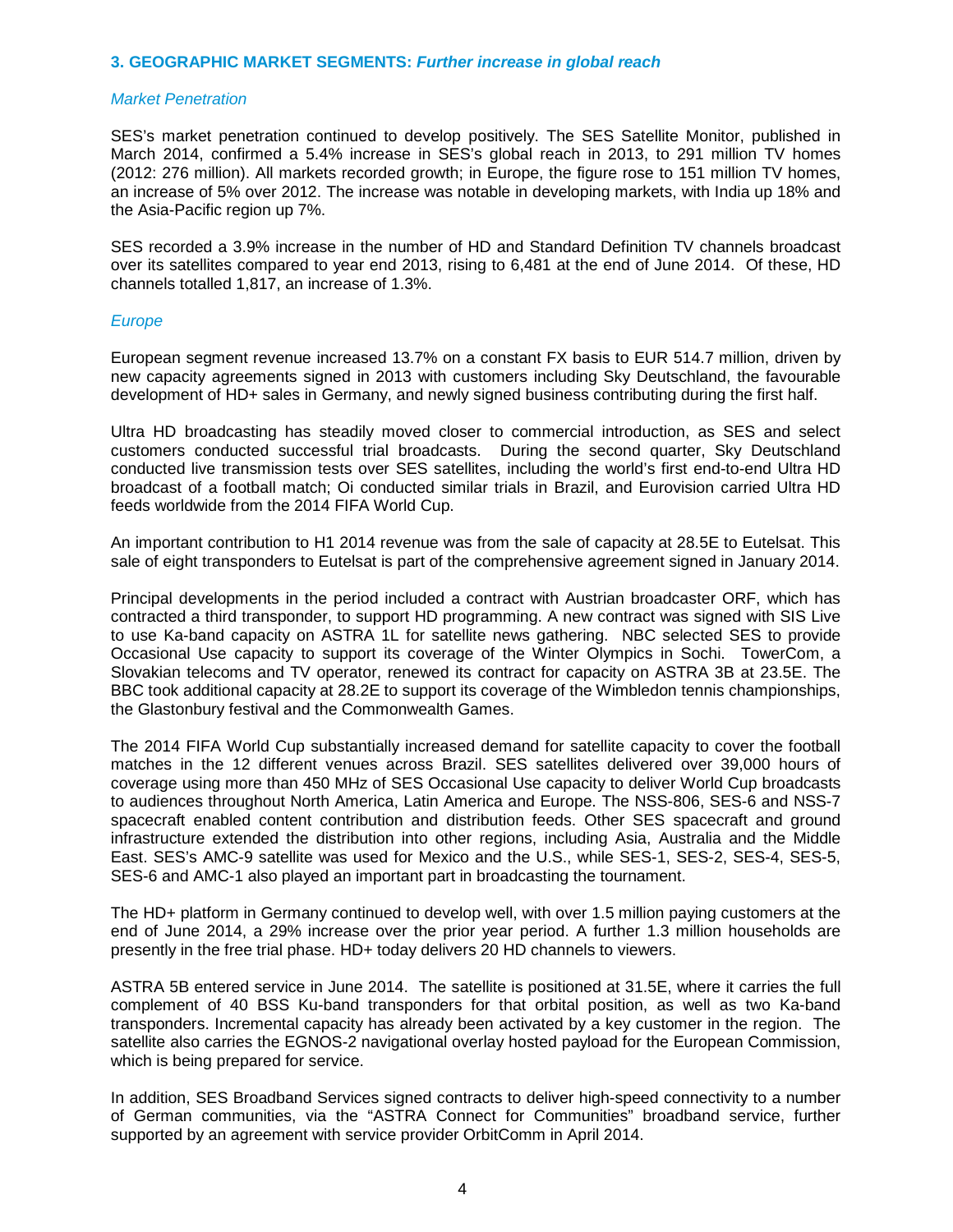### North America

North America segment revenue decreased by 13.5% to EUR 167.2 million compared to the prior year period, on a constant FX basis. The decline reflects the absence of revenue from government contracts which were not renewed due to federal budget management measures. The CHIRP hosted payload was one such programme for which funding was unavailable from the beginning of the year. Otherwise, business remained stable, with a number of new contracts covering both commercial and government business.

While SES Government Solutions continued to secure new business, supporting medium-term growth expectations, the impact of the U.S. government sequester continues to be an adverse influence on revenue progression. SES GS now offers O3b services on its General Services Administration (GSA) Schedule as of 30 June 2014, making SES GS the first distribution partner to offer the O3b capability directly to the U.S. Government.

MTN Communications announced an extended capacity arrangement to deliver reliable communications connections to the cruise, yacht, ferry, commercial shipping, oil and gas and government markets. The company uses multiple transponders across two satellites.

#### **International**

International revenue increased by 8.2% to EUR 257.0 million compared to the prior year period, on a constant FX basis. SES-6 was a significant driver of this year-on-year growth, with Brazilian DTH operations contributing fully in the period.

New business and renewals were signed across several geographies in the period. Orange Business Services renewed and expanded the capacity it uses on NSS-12 to support growing connectivity needs in the Russian Federation, using both C-band and Ku-band capacity.

The SES-8 satellite was brought into service at the beginning of February 2014 and has begun the commercialisation of its new capacity for the Asian markets. The ramp-up of the payload continues and will be weighted to the second half of 2014 and into 2015.

A new video distribution neighbourhood for Latin America has been opened with the NSS-806 satellite, located at 47.5W. The new neighbourhood provides capacity for expansion of video channel delivery to cable head-ends throughout Latin America, and accommodates the increasing number of HD channels in the region. Combined with SES's strong neighbourhood on SES-6 at 40.5W, this satellite creates a dual-slot high value proposition for expansion and for redundancy to programmers and broadcasters. Further growth will be supported by the two new orbital positions, 48W and 64W, to which SES gained access following successful bids in the Brazilian spectrum auction in June 2014. Major broadcaster Encompass Latin America (formerly TIBA) has strongly endorsed the new neighbourhood with a multi-transponder agreement.

Telefonica Global Solutions signed a capacity agreement for C-band capacity aboard the NSS-7 satellite to meet fast-growing demand for its popular VIVO mobile voice and data services across Northern Brazil.

Alruya, a leading system integrator and VSAT operator based in Libya, signed a capacity deal on the NSS-7 satellite at 20W to provide high-speed internet access and voice over IP services.

Cetel, a leading VSAT operator, contracted an additional 72 MHz of capacity on NSS-7 at 20W to support its networks in Africa.

In April, Gogo went live with its transatlantic inflight connectivity, using capacity on three SES satellites – SES-1, SES-4 and SES-6 – to provide seamless connectivity across the U.S., transatlantic air routes and Europe.

Telecomm Mexico signed an important capacity agreement to connect underserved rural communities with high-speed broadband. Telecomm Mexico is utilising five transponders on AMC-3 to link 11,000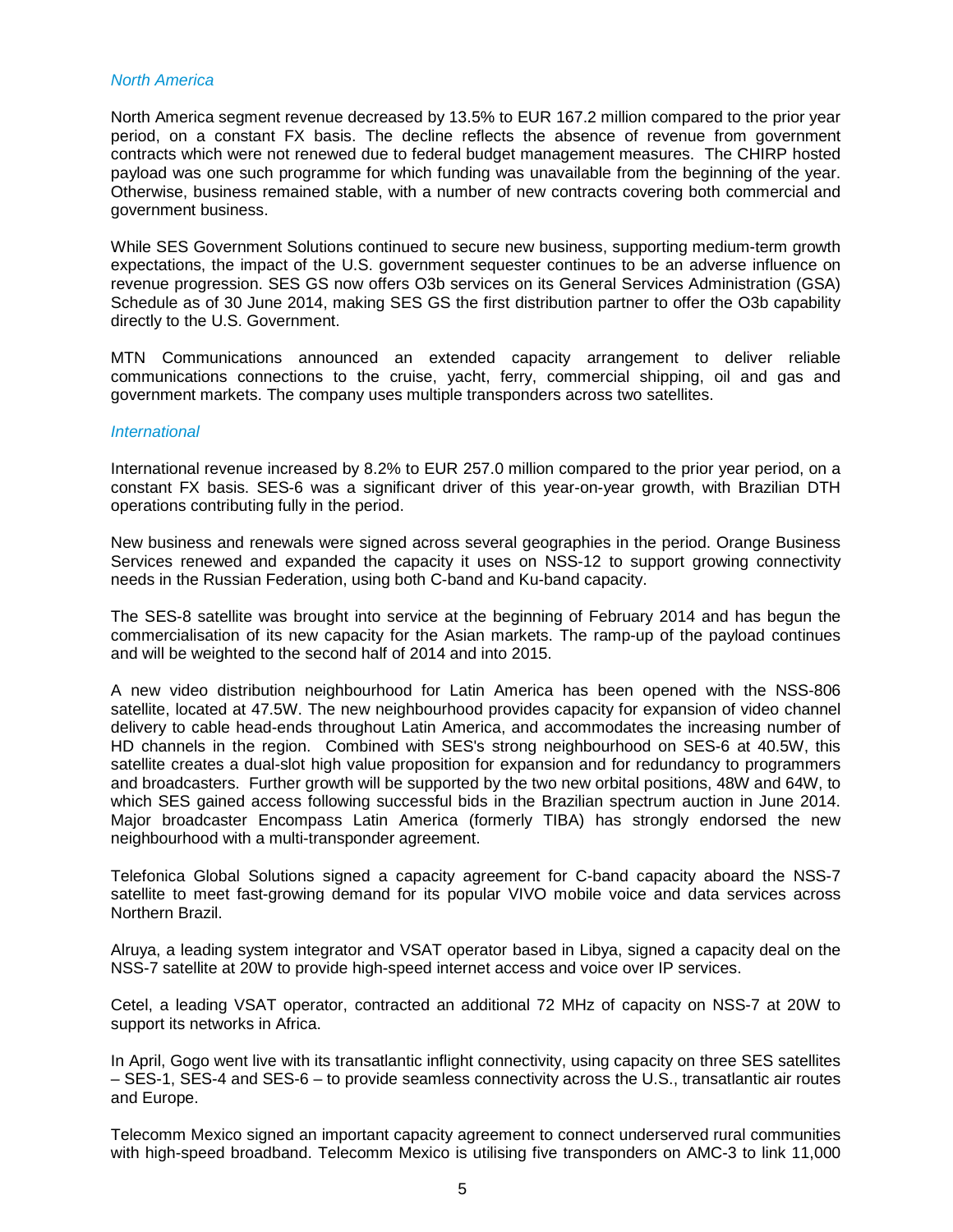schools and community centres with Internet access and voice services. AMC-3 was repositioned in 2012 to 67W to meet the growing demand for satellite capacity across Mexico and the Latin American region.

### **4. OTHER DEVELOPMENTS:**

### O3b Networks

O3b Networks' ("O3b") business model is to deliver high-speed business-to-business broadband connectivity across the developing world using a constellation of satellites in Medium Earth Orbit. O3b launched its first four satellites in June 2013 and confirmed initial operation of the system. Satellites five to eight were successfully launched on 10 July 2014 and are undergoing in-orbit testing. Full commercial service roll-out is expected to start in September, following the conclusion of this testing.

### **Financing**

In January 2014, the company successfully renewed its EUR 1.2 billion Revolving Credit Facility on favourable terms. The five-year multicurrency revolving credit facility has two one-year extension options. The margin at the current rating of BBB / Baa2 is 45 bps p.a.

In March 2014, SES further enhanced its financing base with its second benchmark financial transaction in the U.S. dollar bond market. The transaction comprised USD 500 million of 2.5% notes, due 2019 and USD 500 million of 5.3% notes, due 2044. This transaction, which increased the proportion of U.S. dollar debt on the balance sheet, has enhanced SES's natural hedge of its USD exposure. It also extended the overall debt maturity, while maintaining the average financing cost which, at 30 June 2014, was 3.96%.

### Settlement of dispute with Eutelsat

On 30 January 2014, SES and Eutelsat announced the settlement of the dispute related to SES's operation of German frequency rights at 28.5E. The two companies have concluded a series of agreements, including a comprehensive settlement of legal proceedings, confirming SES's right to operate at the 28.5E orbital position and containing long-term commercial as well as frequency coordination elements. The agreements allow SES to fully exploit its satellite and fleet investments and to operate and commercialise its assets and frequency spectrum efficiently.

### Annual General Meeting

At the Annual General Meeting (AGM) of shareholders held on 3 April 2014, all resolutions proposed to the AGM were approved, notably the dividend of EUR 1.07 per A share, which was paid on 24 April. Mr Ramu Potarazu was elected to the Board of Directors.

In their first meeting following the AGM, the Board of Directors appointed René Steichen as Chairman of the Board and François Tesch and Jean-Paul Zens as Vice-Chairmen. Following his election, René Steichen announced that, in accordance with the age requirements for the office set out in the internal regulations of the company, he will step down from the position of Chairman of the Board of SES at the end of the year. Following René Steichen's declaration, and upon his proposal, the Board of Directors of SES has elected Romain Bausch to succeed him as Chairman of the Board from 1 January 2015.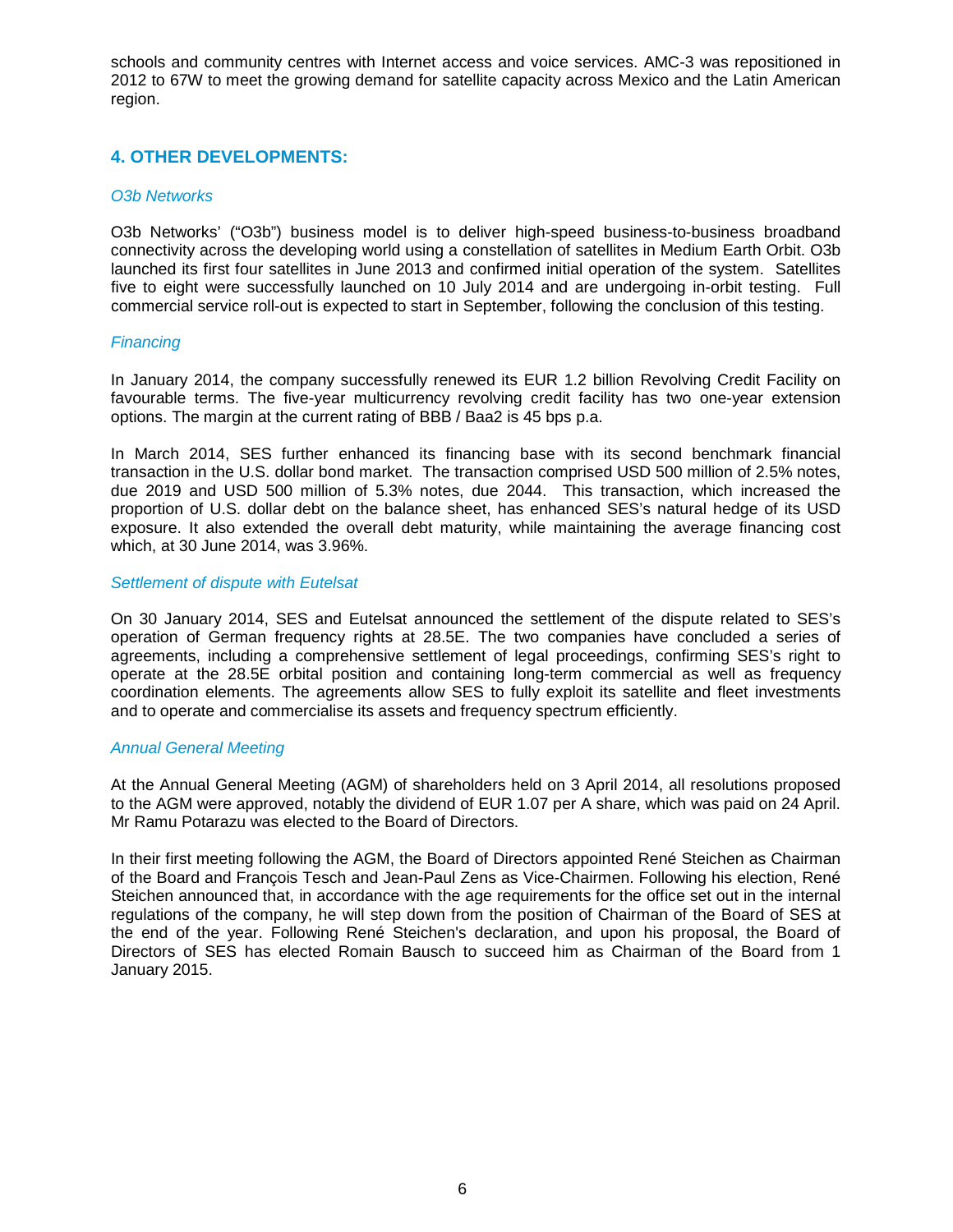### **5. OUTLOOK AND GUIDANCE: Reiterated**

### Financial guidance

SES's financial guidance of revenue and EBITDA growth in 2014 of 6%-7% at constant FX and at same scope is reiterated. The further launch delay of ASTRA 2G means that this satellite will now generate less revenue in 2014 than foreseen. This impact is accommodated within the guidance range, which assumes no further launch schedule movements or changes in satellite health status.

SES is in a period of significantly reduced capital expenditure, even as additional growth investments are made. This, and rising revenue and EBITDA, will deliver strong growth in free cash flow, which may be applied to further growth investments and the long-term delivery of shareholder returns.

SES's results for the third quarter of the 2014 financial year will be announced on Friday 31 October.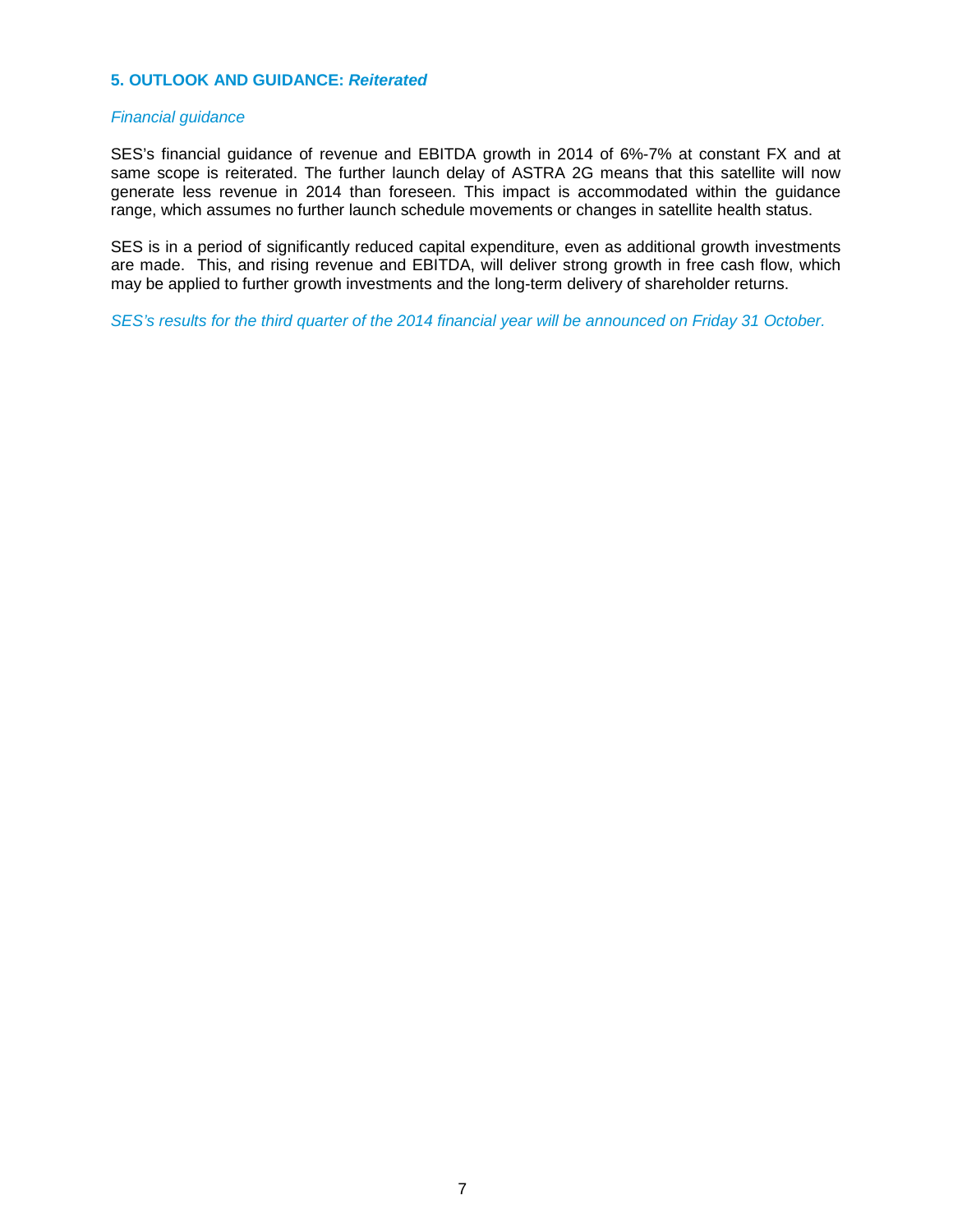## **Quarterly development of operating results (as reported)**

| In millions of euro               | Q2 2013 | Q3 2013 | Q4 2013 | Q1 2014 | Q2 2014 |
|-----------------------------------|---------|---------|---------|---------|---------|
| Average U.S. dollar exchange rate | 1.2961  | 1.3197  | 1.3585  | 1.3706  | 1.3748  |
| Revenue                           | 469.7   | 467.7   | 484.3   | 465.6   | 473.3   |
| Operating expenses                | (128.9) | (120.4) | (128.9) | (120.6) | (124.5) |
| <b>EBITDA</b>                     | 340.8   | 347.3   | 355.4   | 345.0   | 348.8   |
| Depreciation expense              | (120.1) | (120.2) | (110.1) | (114.7) | (118.3) |
| Amortisation expense              | (9.3)   | (8.8)   | (21.0)  | (10.9)  | (12.4)  |
| Operating profit                  | 211.4   | 218.3   | 224.3   | 219.4   | 218.1   |

## **Quarterly development of operating results (at constant FX)**

| In millions of euro  | Q2 2013 | Q3 2013 | Q4 2013 | Q1 2014 | Q2 2014 |
|----------------------|---------|---------|---------|---------|---------|
|                      |         |         |         |         |         |
| Revenue              | 452.2   | 454.9   | 480.8   | 464.6   | 473.3   |
| Operating expenses   | (121.7) | (112.7) | (126.9) | (120.1) | (124.5) |
| <b>EBITDA</b>        | 330.5   | 342.2   | 353.9   | 344.5   | 348.8   |
| Depreciation expense | (115.5) | (117.8) | (105.5) | (114.5) | (118.3) |
| Amortisation expense | (9.2)   | (8.8)   | (21.0)  | (10.9)  | (12.4)  |
| Operating profit     | 205.8   | 215.6   | 227.4   | 219.1   | 218.1   |

## **Transponder utilisation at end of period**

| In 36 MHz-equivalent    |                     |         |         |         |         |
|-------------------------|---------------------|---------|---------|---------|---------|
|                         | Q <sub>2</sub> 2013 | Q3 2013 | Q4 2013 | Q1 2014 | Q2 2014 |
|                         |                     |         |         |         |         |
| <b>Europe Utilised</b>  | 283                 | 269     | 278     | 279     | 289     |
| Europe Available        | 345                 | 329     | 347     | 347     | 362     |
| Europe %                | 82.0%               | 81.8%   | 80.1%   | 80.4%   | 79.8%   |
| North America Utilised  | 284                 | 282     | 279     | 271     | 267     |
| North America Available | 384                 | 384     | 384     | 379     | 379     |
| North America %         | 74.0%               | 73.4%   | 72.7%   | 71.5%   | 70.4%   |
| International Utilised  | 517                 | 537     | 543     | 548     | 554     |
| International Available | 707                 | 756     | 756     | 789     | 789     |
| International %         | 73.1%               | 71.0%   | 71.8%   | 69.5%   | 70.2%   |
| <b>Group Utilised</b>   | 1,084               | 1,088   | 1,100   | 1,098   | 1,110   |
| Group Available         | 1,436               | 1,469   | 1,487   | 1,515   | 1,530   |
| Group %                 | 75.5%               | 74.1%   | 74.0%   | 72.5%   | 72.5%   |

## **U.S. dollar exchange rate**

|                                | 2014<br>Η1<br>Average | H1 2014<br>Closing | 2013<br>$H^4$<br>Average | Η1<br>2013<br>Closing |
|--------------------------------|-----------------------|--------------------|--------------------------|-----------------------|
| EUR $1$ = United States dollar | 2727                  | .3657              | .3126                    | .3080                 |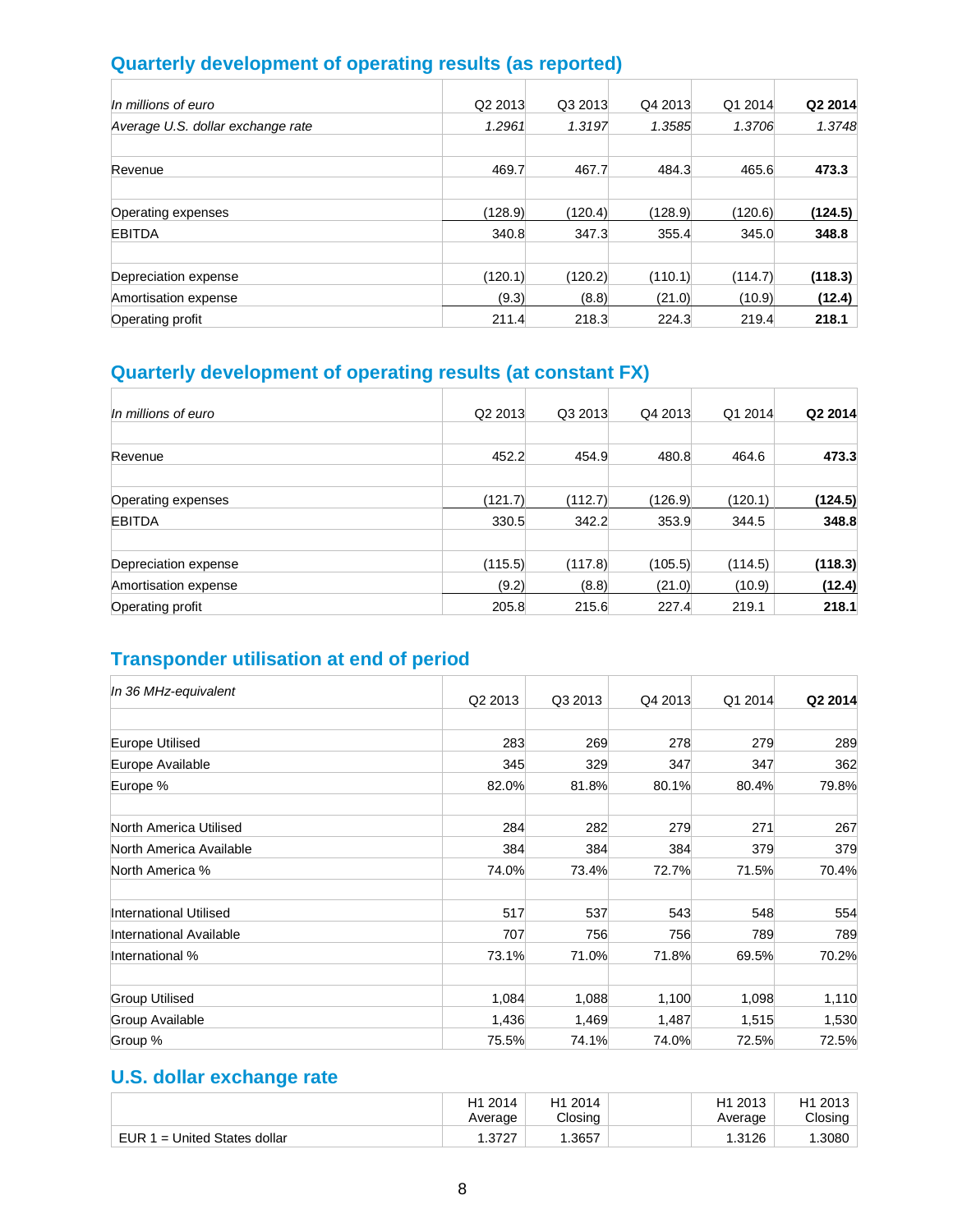### **Revenue**

| In millions of euro               | H <sub>1</sub> 2014 | H <sub>1</sub> 2013 | Change  | $\frac{0}{0}$ |
|-----------------------------------|---------------------|---------------------|---------|---------------|
| Revenue                           | 938.9               | 910.5               | $+28.4$ | $+3.1\%$      |
| Revenue with prior at constant FX | 938.9               | 883.4               | $+55.5$ | $+6.3%$       |



Revenue growth on a constant FX basis was strong across both the International and European regions. International growth of 8.2% or EUR 19.5 million was primarily fuelled by new direct-to-home capacity from the SES-5 and SES-6 satellites. European growth of EUR 62.1 million, or 13.7%, reflects robust performance in Infrastructure, expansion in European services and the impact of the capacity sales to Eutelsat in the framework of the comprehensive settlement signed in January.

North American revenues reduced by EUR 26.1 million, or 13.5%, which mainly reflect one-time revenue recognised in Q2 2013 for capacity on AMC-9 and equipment sales to governmental customers.

| As reported<br>In millions of euro    | Q2 2014 | Q <sub>2</sub> 2013 | Change<br>(%) | H1 2014 | H1 2013 | Change<br>(%) |
|---------------------------------------|---------|---------------------|---------------|---------|---------|---------------|
| Europe                                | 260.8   | 228.5               | $+14.1%$      | 514.7   | 454.6   | $+13.2%$      |
| North America                         | 83.2    | 108.1               | $-23.0%$      | 167.2   | 203.1   | $-17.7%$      |
| International                         | 129.3   | 133.1               | $-2.9%$       | 257.0   | 252.8   | $+1.7%$       |
| Group                                 | 473.3   | 469.7               | $+0.8%$       | 938.9   | 910.5   | $+3.1%$       |
|                                       |         |                     |               |         |         |               |
| At constant FX<br>In millions of euro | Q2 2014 | Q <sub>2</sub> 2013 | Change<br>(%) | H1 2014 | H1 2013 | Change<br>(%) |
| Europe                                | 260.8   | 227.4               | $+14.7%$      | 514.7   | 452.6   | $+13.7%$      |
| North America                         | 83.2    | 101.8               | $-18.3%$      | 167.2   | 193.3   | $-13.5%$      |
| International                         | 129.3   | 123.0               | $+5.1%$       | 257.0   | 237.5   | $+8.2%$       |
| Group                                 | 473.3   | 452.2               | $+4.7%$       | 938.9   | 883.4   | $+6.3%$       |

### **Revenue by downlink region:**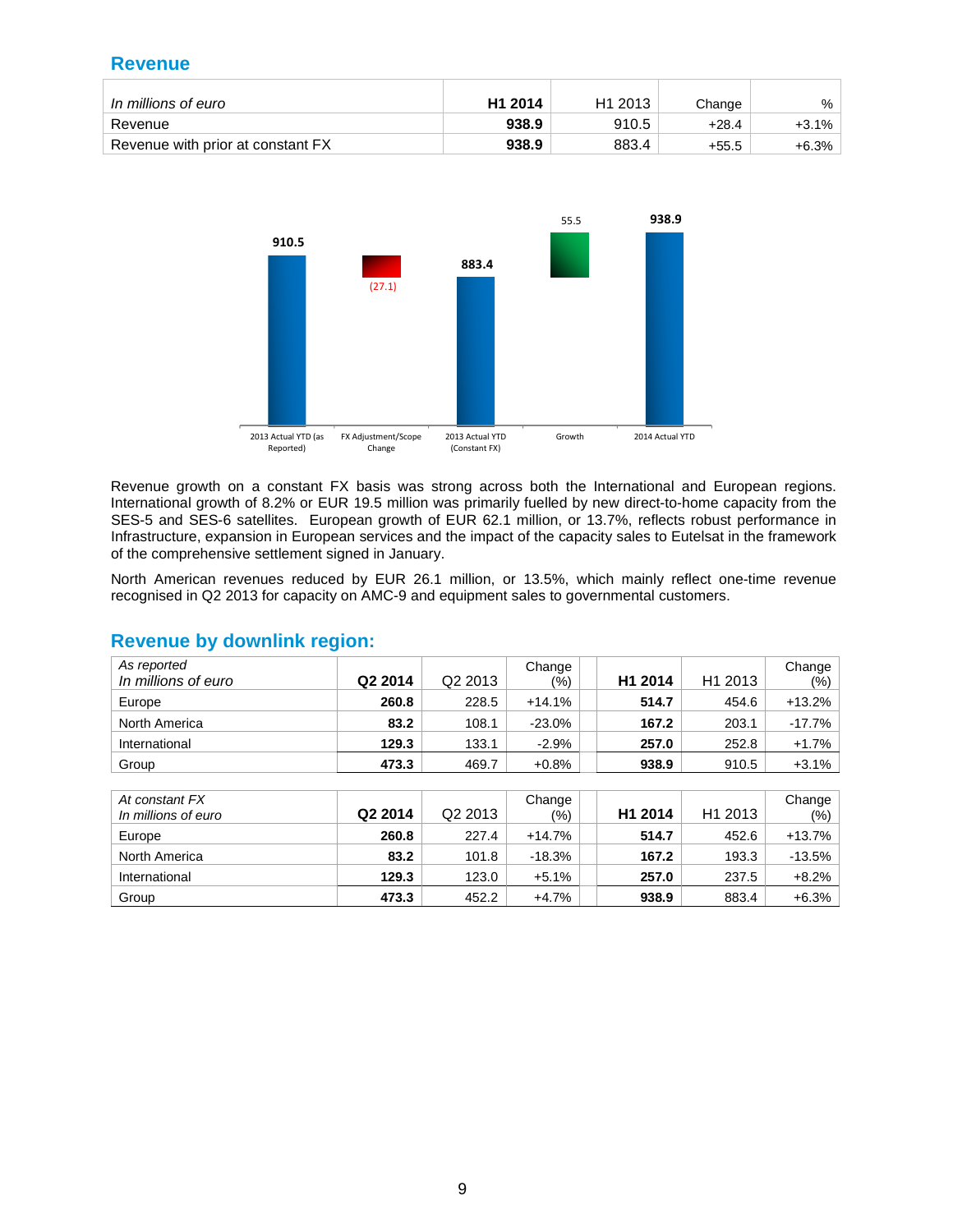### **EBITDA**

| In millions of euro                          | H1 2014 | H1 2013 | Change  | %       |
|----------------------------------------------|---------|---------|---------|---------|
| Operating expenses                           | (245.1) | (248.5) | $+3.4$  | $+1.4%$ |
| Operating expenses with prior at constant FX | (245.1) | (237.1) | $-8.0$  | $-3.4%$ |
| <b>EBITDA</b>                                | 693.8   | 662.0   | $+31.8$ | $+4.8%$ |
| EBITDA with prior at constant FX             | 693.8   | 646.3   | $+47.5$ | $+7.4%$ |



The 3.4% increase in operating expenses reflects higher variable costs of sales associated with both Infrastructure and Services businesses.

The Infrastructure margin, at 83.5%, represents an increase of 0.2% points on the constant FX margin for the same period of 2013. The Services margin of 15.2% remains robust and in line with management expectations, with Services delivering an increasing volume of pull-through revenues, which have in turn contributed to the increase in the overall EBITDA margin from 73.2% to 73.9%.

| In millions of euro             | Infrastructure | Services | Elimination /<br>Unallocated | Total |
|---------------------------------|----------------|----------|------------------------------|-------|
| Revenue                         | 810.8          | 214.8    | $-86.7$                      | 938.9 |
| <b>EBITDA</b>                   | 676.7          | 32.7     | $-15.6$                      | 693.8 |
|                                 |                |          |                              |       |
| 2014 H1 % margin                | 83.5%          | 15.2%    | $- -$                        | 73.9% |
| 2013 H1 % margin at constant FX | 83.3%          | 15.7%    | $- -$                        | 73.2% |

 $1$  Revenue elimination refers to cross-charged capacity and other services; EBITDA impact represents unallocated corporate expenses

### **Operating profit**

| In millions of euro                        | H1 2014 | H1 2013 | Change  | %        |
|--------------------------------------------|---------|---------|---------|----------|
| Depreciation expenses                      | (233.0) | (236.2) | $+3.2$  | $+1.4%$  |
| Amortisation expenses                      | (23.3)  | (17.2)  | $-6.1$  | $-35.5%$ |
| Depreciation and amortisation              | (256.3) | (253.4) | $-2.9$  | $-1.1%$  |
|                                            |         |         |         |          |
| Operating profit                           | 437.5   | 408.6   | $+28.9$ | $+7.1%$  |
| Operating profit with prior at constant FX | 437.5   | 399.9   | $+37.6$ | $+9.4%$  |

Aggregated depreciation and amortisation charges were at similar levels to the same period of 2013, with a reduction in depreciation charges being offset by increased amortisation of definite-life intangible assets.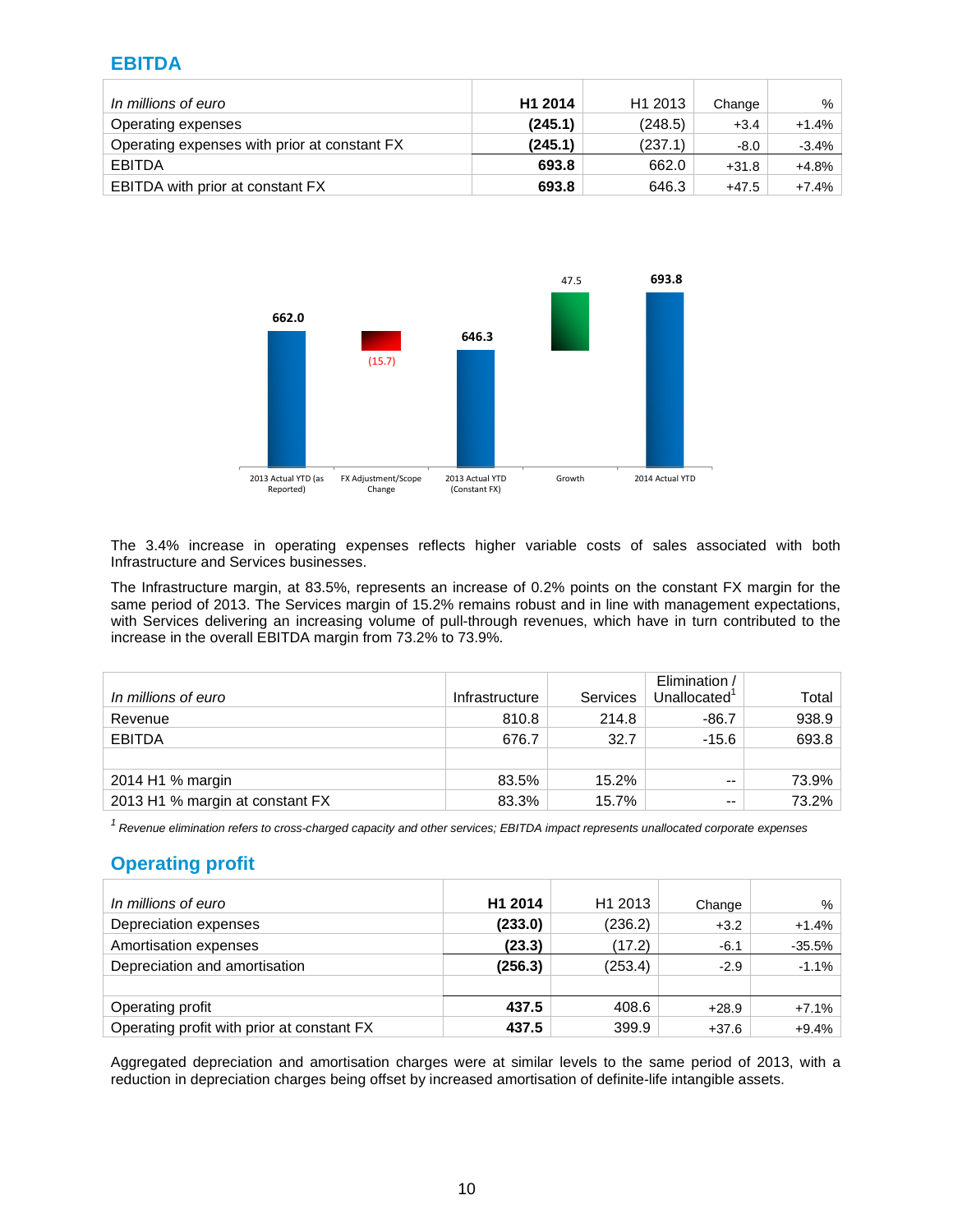### **Profit before tax**

| In millions of euro                  | H1 2014 | H <sub>1</sub> 2013 | Change  | %        |
|--------------------------------------|---------|---------------------|---------|----------|
| Net interest expense                 | (102.1) | (103.3)             | $+1.2$  | $+1.2%$  |
| <b>Capitalised interest</b>          | 13.4    | 26.5                | $-13.1$ | $-49.4%$ |
| Net foreign exchange gains           | 3.5     | 1.8                 | $+1.7$  | $+94.4%$ |
| Value adjustment on financial assets | $-$     | (7.5)               | $+7.5$  | +100.0%  |
| Net financing charges                | (85.2)  | (82.5)              | $-2.7$  | $-3.3%$  |
|                                      |         |                     |         |          |
| Profit before tax                    | 352.3   | 326.1               | $+26.2$ | $+8.0%$  |

The increase of EUR 2.7 million, or 3.3%, in net financing charges mainly reflects lower capitalised interest charges than the prior year, related to the capital expenditure cycle. The current period also benefits in comparison to 2013 by the EUR 7.5 million charge taken last year in connection with the disposal of ND SatCom.

The group's weighted average cost of borrowing remains under 4% and is continuing to decline in 2014 with older, more expensive facilities being replaced with new arrangements. The weighted debt maturity following the 9 July 2014 eurobond redemption stands at 8.7 years.

### **Profit attributable to equity holders of the parent**

| In millions of euro                            | H1 2014 | H1 2013 | Change  | %        |
|------------------------------------------------|---------|---------|---------|----------|
| Income tax expense                             | (53.7)  | (45.3)  | $-8.4$  | $-18.5%$ |
| Share of joint ventures and associates' result | (7.2)   | (12.3)  | $+5.1$  | $+41.5%$ |
| Non-controlling interests                      | (0.5)   | (0.5)   | $- -$   | $- -$    |
| Profit attributable to SES equity holders      | 290.9   | 268.0   | $+22.9$ | $+8.5%$  |

Net profit increases 8.5% year on year, reflecting the increased level of operating profit, partially offset by higher financing and tax charges.

### **Cash flow**

| In millions of euro                        | H <sub>1</sub> 2014 | H <sub>1</sub> 2013 | Change  | $\%$     |
|--------------------------------------------|---------------------|---------------------|---------|----------|
| Net operating cash flow                    | 538.1               | 531.2               | $+6.9$  | $+1.3%$  |
| Investing activities                       | (163.6)             | (245.9)             | $+82.3$ | +33.5%   |
| Free cash flow before financing activities | 374.5               | 285.3               | $+89.2$ | $+31.3%$ |

Net operating cash flow of EUR 538.1 million is ahead of the prior year period. A significant decrease on outflows in connection with the purchase of tangible assets generates an increase of 31.3% at the free cash flow level before financing activities.

### **Net debt**

|                           | 30 June   | 30 June |              |          |
|---------------------------|-----------|---------|--------------|----------|
| In millions of euro       | 2014      | 2013    | Change       | %        |
| Cash and cash equivalents | (1,045.5) | (665.5) | $-380.0$     | $-57.1%$ |
| Loans and borrowings      | 5,029.4   | 4,787.7 | $+241.7$     | $+5.0%$  |
| Net debt                  | 3,983.9   | 4,122.2 | $-138.3$     | $-3.4%$  |
|                           |           |         |              |          |
| Net debt / EBITDA         | 2.85      | 3.07    | $-0.22$ ppts |          |

The group's net debt/EBITDA ratio was 2.85 at the end of June 2014, compared to 3.07 at the end of June 2013.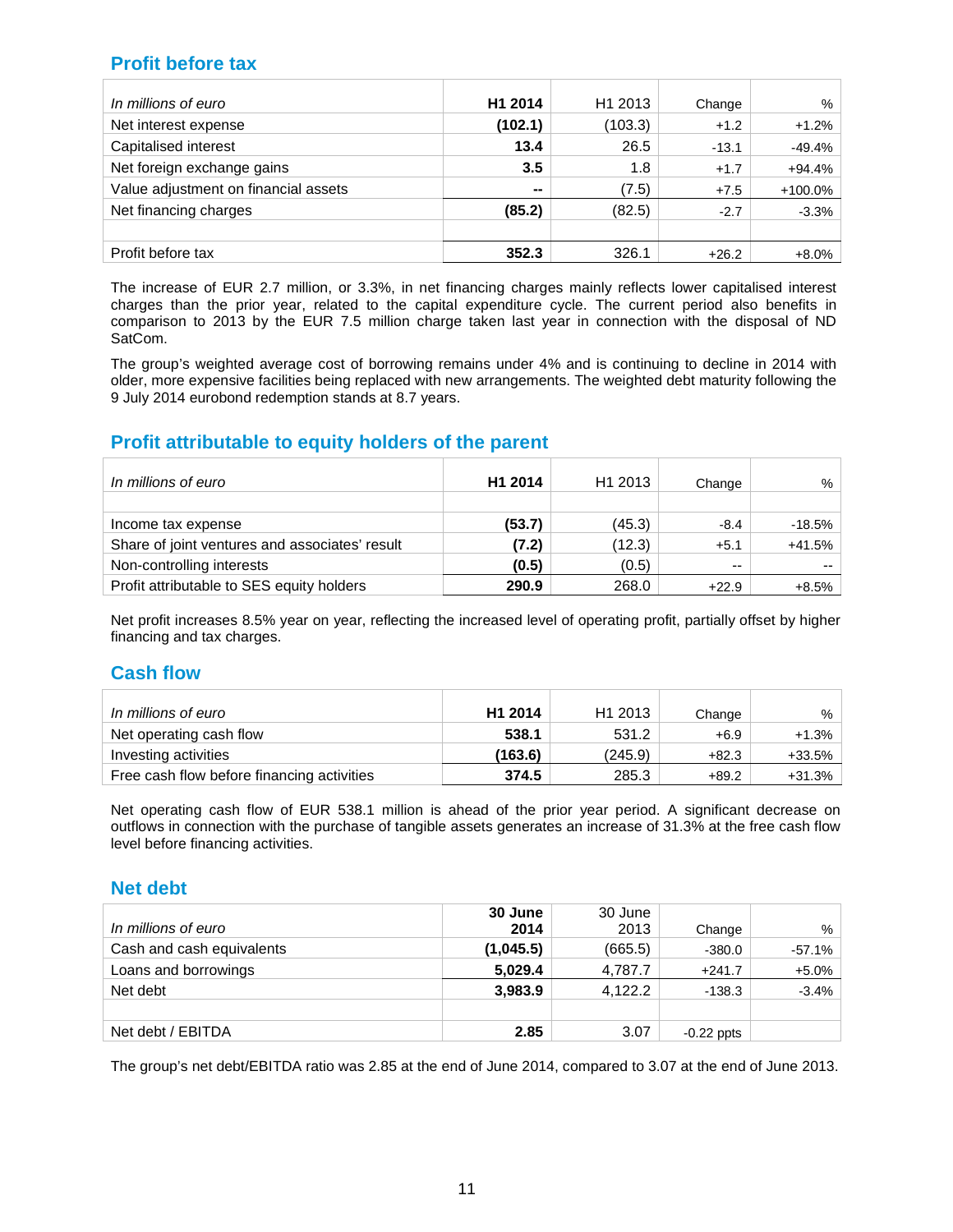## **INTERIM CONDENSED CONSOLIDATED INCOME STATEMENT**

### **For the six months ended June 30**

| In millions of euro                            | 2014    | 2013    |
|------------------------------------------------|---------|---------|
|                                                |         |         |
| <b>Revenue</b>                                 | 938.9   | 910.5   |
|                                                |         |         |
| <b>Operating expenses</b>                      | (245.1) | (248.5) |
| EBITDA <sup>1</sup>                            | 693.8   | 662.0   |
|                                                |         |         |
| Depreciation expense                           | (233.0) | (236.2) |
| Amortisation expense                           | (23.3)  | (17.2)  |
| <b>Operating profit</b>                        | 437.5   | 408.6   |
|                                                |         |         |
| Finance revenue                                | 3.5     | 1.8     |
| Finance costs                                  | (88.7)  | (84.3)  |
| <b>Net financing charges</b>                   | (85.2)  | (82.5)  |
|                                                |         |         |
| Profit before tax                              | 352.3   | 326.1   |
|                                                |         |         |
| Income tax expense                             | (53.7)  | (45.3)  |
| Share of joint ventures and associates' result | (7.2)   | (12.3)  |
|                                                |         |         |
| Net profit for the period                      | 291.4   | 268.5   |
|                                                |         |         |
| Attributable to equity holders of the parent   | 290.9   | 268.0   |
| Attributable to non-controlling interests      | 0.5     | 0.5     |
|                                                |         |         |
|                                                |         |         |
| Earnings per share (in euro) $2$               |         |         |
| Class A shares                                 | 0.72    | 0.67    |
| Class B shares                                 | 0.29    | 0.27    |

**<sup>1</sup>**Earnings before interest, tax, depreciation, amortisation and share of joint ventures and associates' result.

<sup>2</sup> Earnings per share are calculated by dividing the net profit for the year attributable to ordinary shareholders by the weighted average number of shares outstanding during the year, as adjusted to reflect the economic rights of each class of share. Fully diluted earnings per share are insignificantly different from basic earnings per share.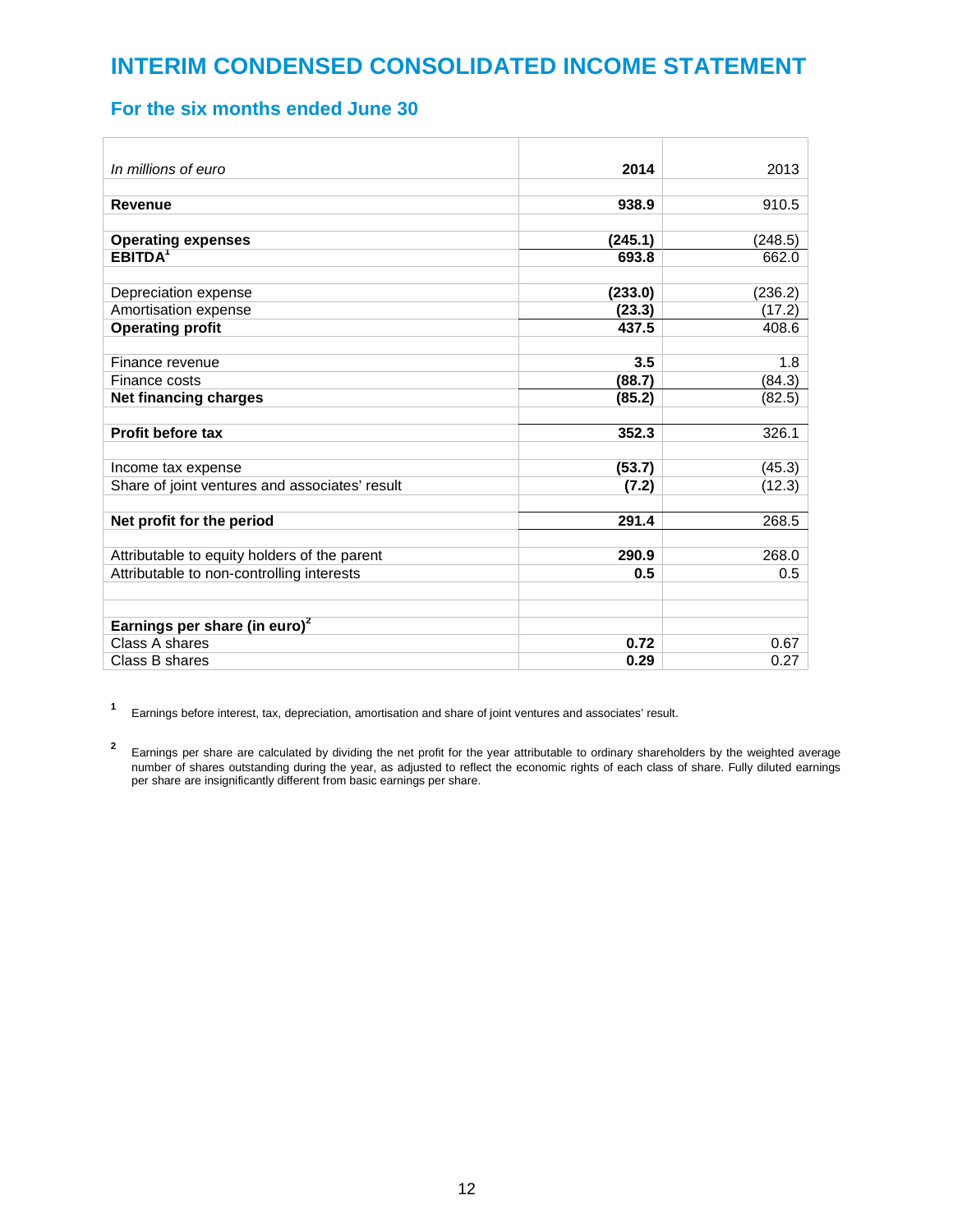## **INTERIM CONDENSED CONSOLIDATED STATEMENT OF FINANCIAL POSITION**

| In millions of euro                          | June 30, 2014 | December 31, 2013 |
|----------------------------------------------|---------------|-------------------|
| <b>Non-current assets</b>                    |               |                   |
| Property, plant and equipment                | 4,262.6       | 3,747.7           |
| Assets in the course of construction         | 468.8         | 1,099.8           |
| Intangible assets                            | 2,920.0       | 2,750.3           |
| Financial and other non-current assets       | 238.2         | 306.9             |
| Total non-current assets                     | 7,889.6       | 7,904.7           |
|                                              |               |                   |
| <b>Current assets</b>                        |               |                   |
| Inventories                                  | 9.1           | 6.4               |
| Trade and other receivables                  | 510.3         | 586.6             |
| Prepayments                                  | 32.5          | 37.4              |
| Derivatives                                  |               | 9.5               |
| Cash and cash equivalents                    | 1,045.5       | 544.2             |
| <b>Total current assets</b>                  | 1,597.4       | 1,184.1           |
|                                              |               |                   |
| <b>Total assets</b>                          | 9,487.0       | 9,088.8           |
|                                              |               |                   |
|                                              |               |                   |
| <b>Equity</b>                                |               |                   |
| Attributable to equity holders of the parent | 2,691.6       | 2,820.7           |
| Non-controlling interests                    | 76.9          | 78.2              |
| <b>Total equity</b>                          | 2,768.5       | 2,898.9           |
| <b>Non-current liabilities</b>               |               |                   |
|                                              |               |                   |
| Loans and borrowings                         | 4,203.8       | 3,542.2           |
| Provisions                                   | 111.8         | 129.0             |
| Deferred income                              | 267.3         | 227.8             |
| Deferred tax liabilities                     | 639.5         | 645.3             |
| Other long-term liabilities                  | 40.0          | 59.7              |
| Total non-current liabilities                | 5,262.4       | 4,604.0           |
| <b>Current liabilities</b>                   |               |                   |
| Loans and borrowings                         | 825.6         | 803.7             |
| Provisions                                   | 30.6          | 12.6              |
| Deferred income                              | 274.8         | 385.6             |
| Trade and other payables                     | 288.0         | 341.4             |
| Income tax liabilities                       | 37.1          | 42.6              |
| <b>Total current liabilities</b>             | 1,456.1       | 1,585.9           |
|                                              |               |                   |
| <b>Total liabilities</b>                     | 6,718.5       | 6,189.9           |
|                                              |               |                   |
| Total liabilities and equity                 | 9,487.0       | 9,088.8           |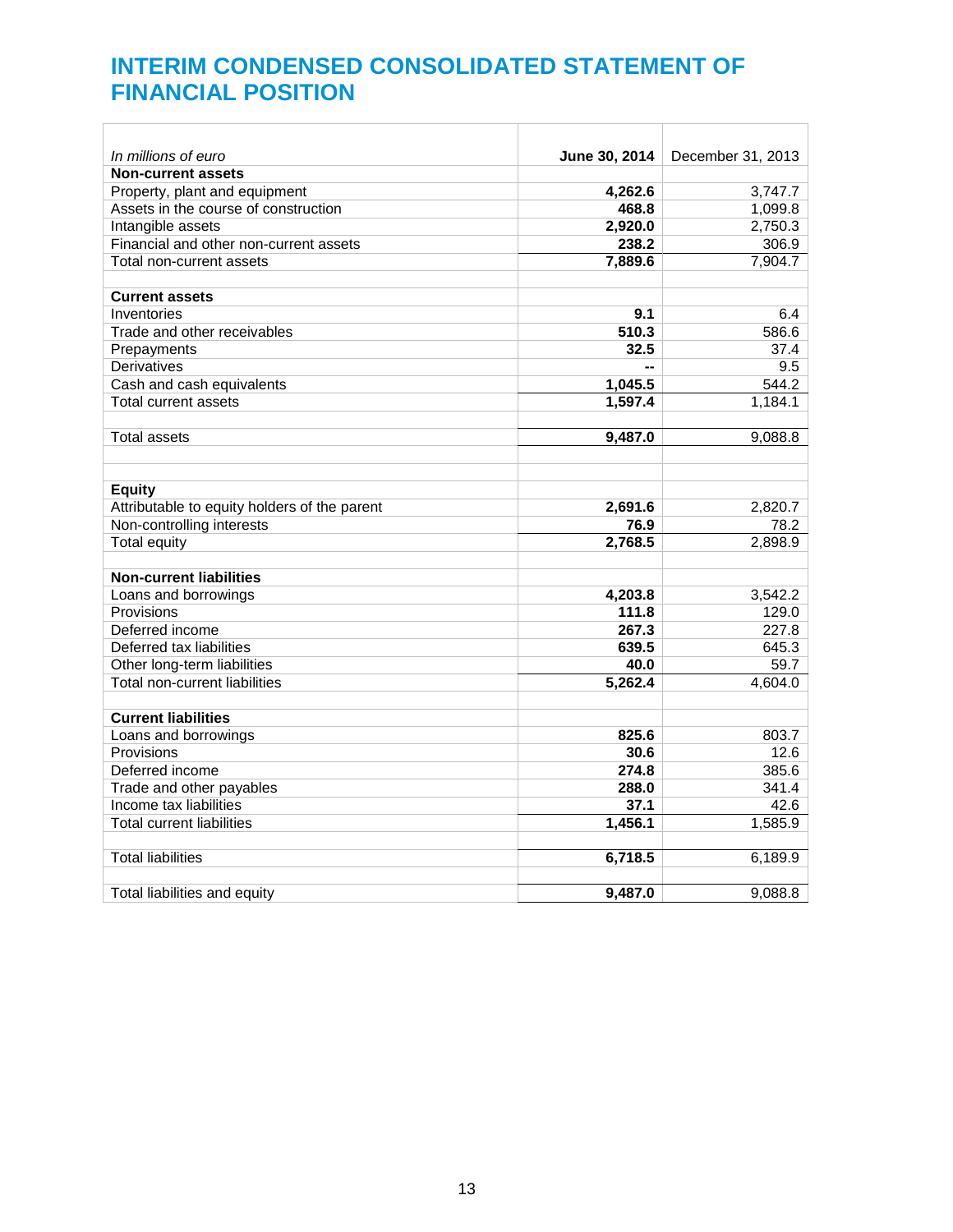## **INTERIM CONDENSED CONSOLIDATED STATEMENT OF CASH FLOWS**

## **For the six months ended June 30**

| In millions of euro                                             | 2014    | 2013    |
|-----------------------------------------------------------------|---------|---------|
|                                                                 |         |         |
| Profit before tax                                               | 352.3   | 326.1   |
| Taxes paid during the period                                    | (40.4)  | (20.3)  |
| Adjustment for non-cash items                                   | 328.3   | 324.4   |
| Consolidated operating profit before working capital changes    | 640.2   | 630.2   |
| Changes in operating assets and liabilities                     | (102.1) | (99.0)  |
| Net operating cash flow                                         | 538.1   | 531.2   |
| Cash flow from investing activities                             |         |         |
| Purchase, net of disposals, of intangible assets                | (60.1)  |         |
| Purchase, net of disposals, of property, plant and equipment    | (105.5) | (202.9) |
| Repayment of loan to associates                                 |         | 14.0    |
| Settlement of net investment hedge instruments                  | 9.2     | (57.0)  |
| Investment in equity-accounted investments                      | (7.2)   |         |
| Total cash flow from investing activities                       | (163.6) | (245.9) |
|                                                                 |         |         |
| Free cash flow before financing activities                      | 374.5   | 285.3   |
| Cash flow from financing activities                             |         |         |
| Proceeds from borrowings                                        | 707.7   | 1,172.4 |
| Repayment of borrowings                                         | (46.8)  | (598.1) |
| Interest paid                                                   | (96.1)  | (85.6)  |
| Dividends paid to the equity holders of the parent <sup>1</sup> | (433.1) | (356.5) |
| Dividends paid to non-controlling interests                     | (2.6)   |         |
| Acquisition of treasury shares                                  | (70.9)  |         |
| Net proceeds of treasury shares sold                            | 55.1    | 23.3    |
| Total cash flows from financing activities                      | 113.3   | 155.5   |
| Free cash flow after financing activities                       | 487.8   | 440.8   |
| Net foreign exchange movements                                  | 13.5    | (15.3)  |
| Net increase / (decrease) in cash                               | 501.3   | 425.5   |
| Net cash at beginning of the period                             |         | 240.0   |
| Net cash at end of the period                                   | 544.2   | 665.5   |
|                                                                 | 1,045.5 |         |

<sup>1</sup>Dividends are shown net of dividends received on treasury shares of EUR 0.4 million (2013: EUR 2.8 million).